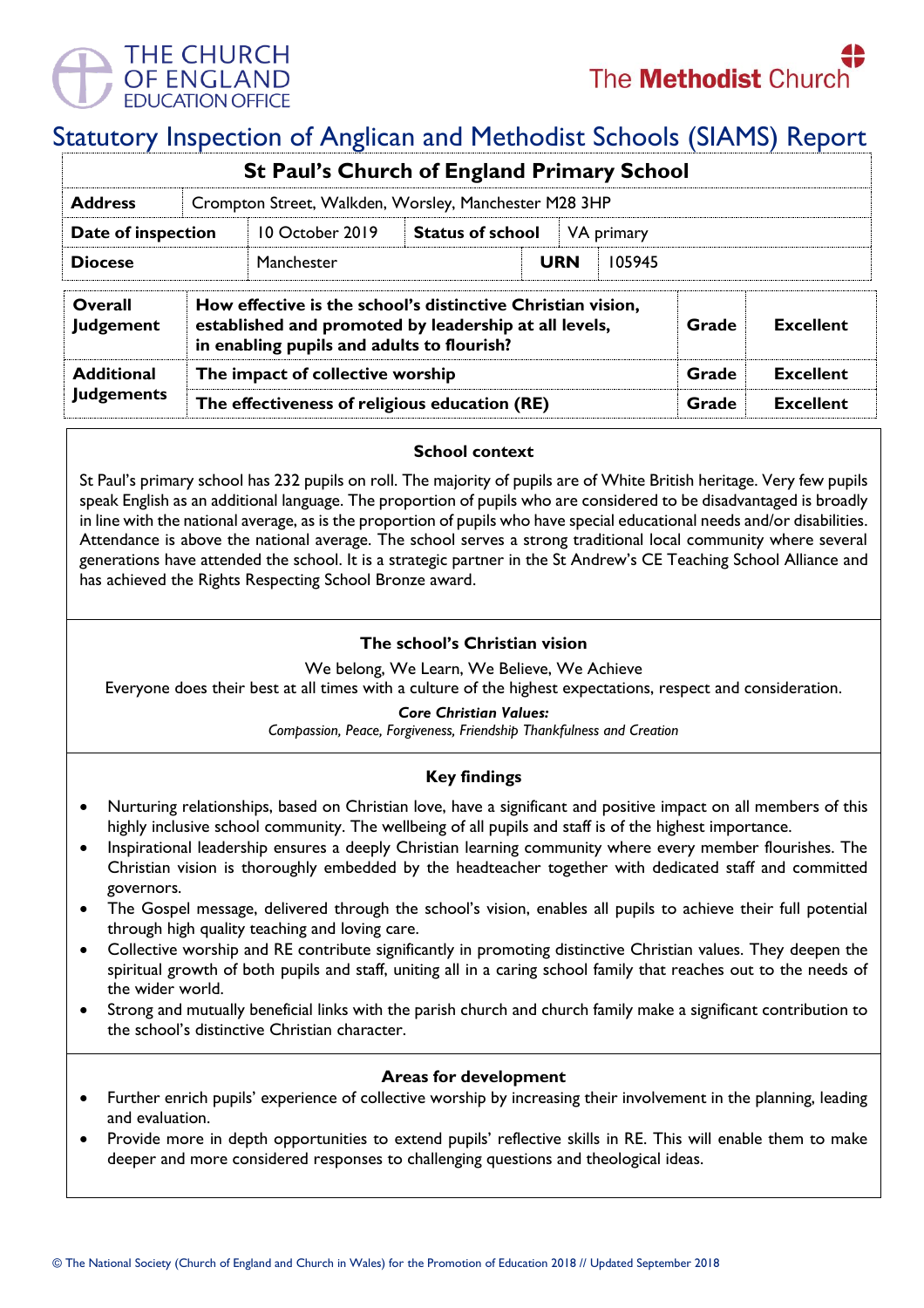#### **How effective is the school's distinctive Christian vision, established and promoted by leadership at all levels, in enabling pupils and adults to flourish? Inspection findings**

The school's deeply embedded Christian vision is founded upon well established Christian values and rooted in gospel teaching. The statement of vision stems initially from discussions with pupils and then the whole school community about what values are most important for their school. It is at the heart of the school's curriculum intent and drives everything the school does. Staff model these values which pupils copy and live out themselves. The Christian vision is vibrantly proclaimed in the school entrance hall for all visitors to experience. It promotes a family where pupils and adults are cherished and challenged to do their best within a thriving and stimulating community.

The headteacher demonstrates inspirational Christian leadership that ensures senior leaders and staff understand the distinctiveness of working in Church school education. The school has a strong link with Manchester Diocese which ensures appropriate professional development and support as the school lives out its Christian vision. This ensures that senior leaders and staff understand current practice in Church school education. Pupils recently visited Manchester Cathedral to take part in God and the Big Bang. Here pupils were encouraged to engage in rational, exciting, well-reasoned and thought-provoking discussion about the place for science in God's world. Staff morale is high because they know that they are supported both personally and professionally at all levels

Living the school's Christian vision supports pupils' social, moral, spiritual and cultural development extremely well and allows them to flourish in all areas of learning. A wide range of curricular provision and in particular the sporting opportunities, strengthens pupils' aspirations and self-esteem. The Christian vision also gives high priority to wellbeing for everyone. Parents speak highly of the school's commitment to supporting families and meeting the learning and emotional needs of their children. Pupils' behaviour is excellent and relationships between all members of the school community are extremely supportive based on forgiveness and reconciliation. Pupils know they can express their worries and anxieties and be listened to. Staff speak of the many ways they feel supported and valued, attributing this to the culture of the school's distinctive Christian ethos. The positive approach to equality and valuing difference means that everyone in the school family is treated with dignity and respect. As one member of staff stated, 'If anyone needs support then someone will listen and help you.

Governors support and challenge robustly in all areas of school improvement. They demonstrate a high level of commitment and purpose. The extremely thorough cycle of self-evaluation engages all members of the school community ensuring that the school's Christian vision and values are central. Church school issues are given high priority and are included in each year's school development plan. Governors have regular involvement in the school's life and work through their visits, learning walks and conversations with pupils. They also receive detailed information from the headteacher, RE leader and the vicar, who is the RE governor. This ensures that strategic development is highly effective.

All members of the school community demonstrate Christian compassion and concern for justice in local, national and global settings. The school supports a number of local and global charities and pupils' involvement leads to a deeper understanding of poverty, disadvantage and deprivation. They are made aware of global issues and encouraged to be agents of change to make a difference in the world. Pupils spoke during the inspection about the support the school has given in adopting and funding a child's education in Africa. Pupils are also involved in active community engagement, including the Archbishop of York's Young Leaders scheme.

Worship is at the heart of the school and central to its daily life. It is well planned with themes developed around the school's Christian values, the Bible, festivals and the teachings of Jesus. Pupils have an age-appropriate appreciation of the Christian belief in God as Father, Son and Holy Spirit. This is constantly reinforced through the Holy Trinity symbol displayed in the school hall. Pupils enjoy worship and participate enthusiastically whilst maintaining a due sense of reverence. One pupil said that worship is, 'A time to be quiet and speak to God'. The lighting of candles reinforces that Jesus is always with us and as one pupil was quietly heard to say, 'Jesus is the Light of the World'. Pupils are invited to light a candle in their souls, which remains lit when worship ends. In addition to exploring the Christian faith, worship enables pupils to develop an understanding of beliefs and practices of world religions, learning to respect and value all faiths. As a result of this and the wide curriculum offered, they are well prepared for life in British society. Pupils know and use traditional prayers and responses and understand the value and importance of prayer and personal reflection. The well established and enthusiastic pupil ethos team and school council have a strong voice and are very much involved in making improvements. Although pupils take on responsible roles during worship, they are not yet fully involved in planning, leading and evaluating. There is a prayer tree and well used reflection area in every classroom. A stunning prayer garden, St Paul's Peaceful Place,